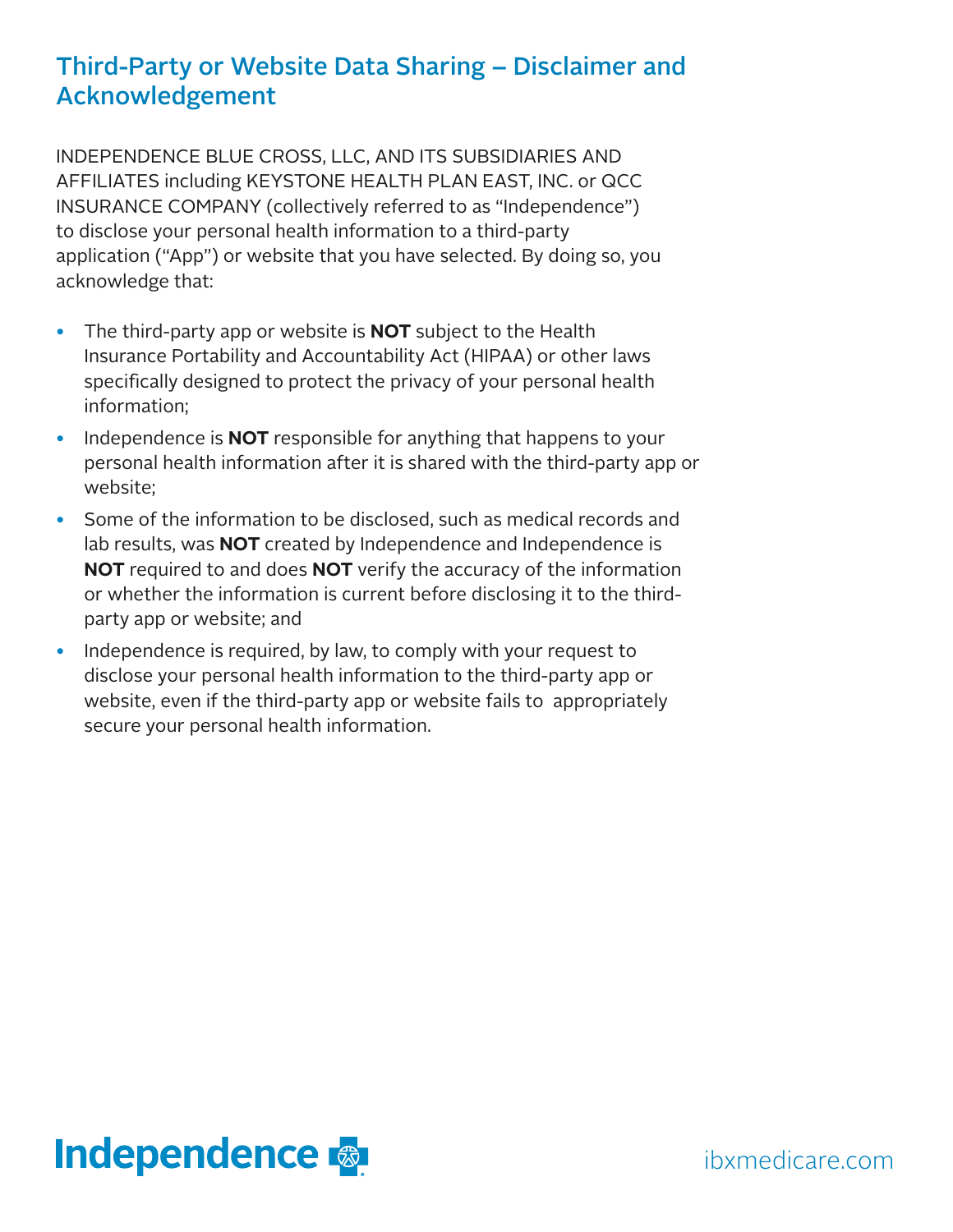### Third-Party or Website Data Sharing – Disclaimer and Acknowledgement (continued)

TO THE MAXIMUM EXTENT PERMITTED BY LAW, YOU AGREE TO RELEASE AND HOLD HARMLESS INDEPENDENCE AND ITS SUBSIDIARIES AND AFFILIATES FROM ANY CLAIMS, DEMANDS, DAMAGES (INCLUDING, BUT NOT LIMITED TO, ANY PUNITIVE DAMAGES) LOSSES, LIABILITIES, COSTS AND EXPENSES, INCLUDING REASONABLE ATTORNEYS' FEES, MADE BY ANY THIRD PARTY DUE TO OR ARISING OUT OF (A) DISCLOSURE OF YOUR PERSONAL HEALTH INFORMATION IN ACCORDANCE WITH THIS REQUEST; OR (B) ANY UNAUTHORIZED ACCESS TO, OR USE OR RE-DISCLOSURE OF YOUR PERSONAL HEALTH INFORMATION THAT TAKES PLACE AS A RESULT OF INDEPENDENCE'S DISCLOSURE. THESE LIMITATIONS APPLY TO ANY THEORY OF LIABILITY, WHETHER BASED ON CONTRACT, TORT (INCLUDING NEGLIGENCE), STATUTE, OR OTHERWISE, AND WHETHER INDEPENDENCE HAS BEEN INFORMED OF THE POSSIBILITY OF ANY SUCH DAMAGE.

#### **THIRD-PARTY DEVELOPER ATTESTATION – NOT COMPLETED:**

PLEASE NOTE THAT THE THIRD-PARTY APP OR WEBSITE THAT YOU HAVE SELECTED DID NOT COMPLETE THE INDEPENDENCE THIRD-PARTY APP OR WEBSITE DEVELOPER ATTESTATION REGARDING THE APP'S OR WEBSITE'S PRIVACY POLICY AND USE OF YOUR PERSONAL HEALTH INFORMATION.

UNDER THE CMS INTEROPERABILITY RULE, INDEPENDENCE IS NOT REQUIRED AND DOES NOT INDEPENDENTLY VERIFY THE AUTHENTICITY, ACCURACY, OR COMPLETENESS OF THE INFORMATION PROVIDED BY THE APP OR WEBSITE DEVELOPER WHEN IT REGISTERS WITH INDEPENDENCE INCLUDING, BUT NOT LIMITED TO, THE REGISTRATION FORM AND ATTESTATION. AS DETAILED IN THE EDUCATIONAL MATERIALS, YOU SHOULD FULLY RESEARCH AND EVALUATE ANY THIRD-PARTY APP OR WEBSITE BEFORE REQUESTING THAT INDEPENDENCE PROVIDES YOUR INFORMATION TO THE THIRD-PARTY APP OR WEBSITE.



ibxmedicare.com